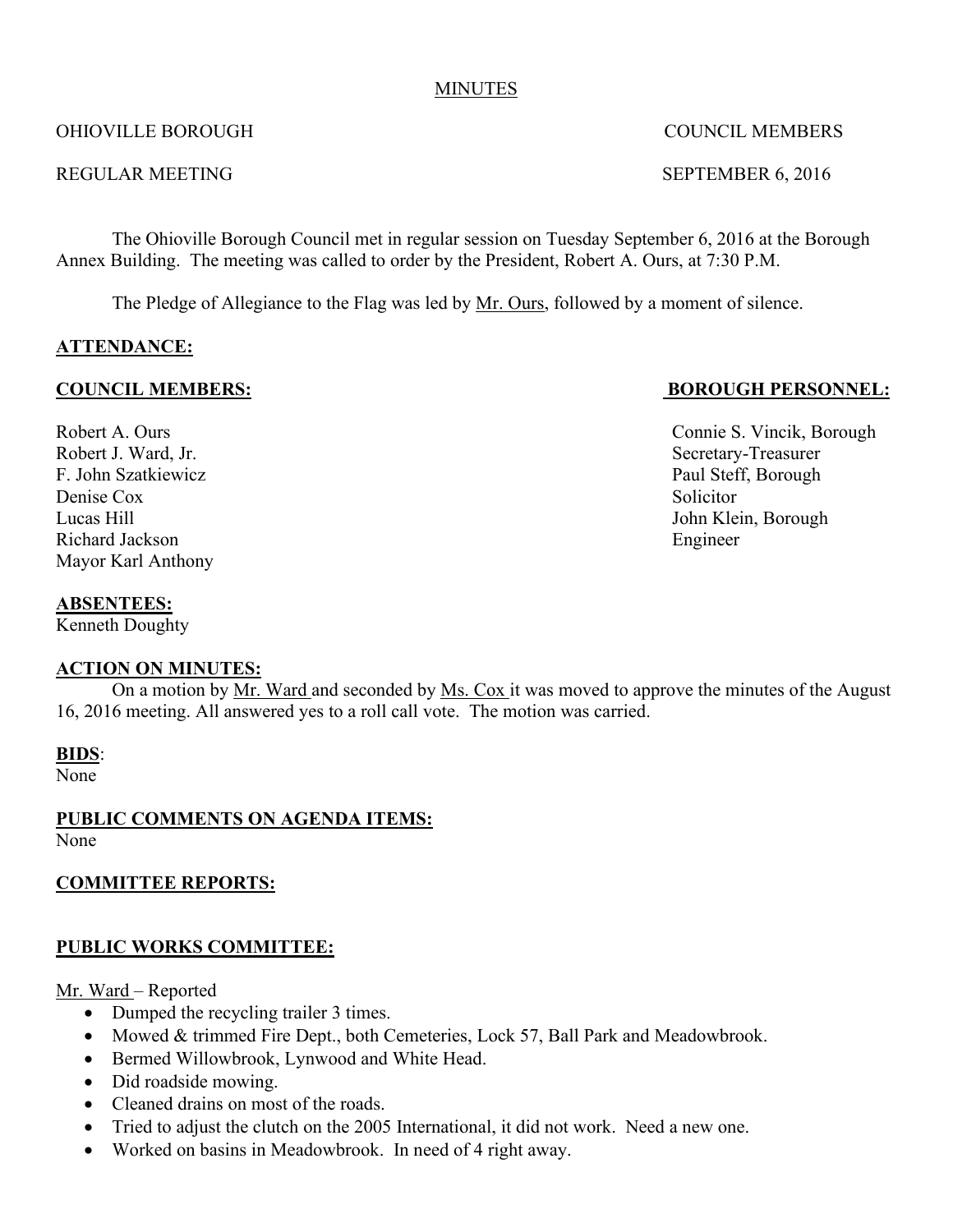- Summer helpers are done for the year.
- Ordered new street signs to replace the ones that are missing or bad.
- The intersections will get cleaned up.
- Discussed Mr. Dawson's draining issue.

### **MOTION TO PURCHASE A NEW CLUTCH FOR THE 2005 INTERNATIONAL TRUCK FROM ANDERSON'S IN THE AMOUNT OF \$1,980.00:**

On a motion by Mr. Hill and seconded by Ms. Cox it was moved to purchase a new clutch for the 2005 International Truck from Anderson's in the amount of \$1,980.00. All answered yes to a roll call vote. The motion was carried.

# **FINANCE / OFFICE COMMITTEE:**

Office and Equipment Committee – Mr. Ours – Discussed purchasing toner for the office printer, Budget meeting is set for Tuesday September 20 at 6:30 PM.

# **MOTION TO PURCHASE TONER FOR THE OFFICE PRINTER FROM STAPLES IN THE AMOUNT OF \$345.00:**

On a motion by Mr. Hill and seconded by Mr. Jackson it was moved to purchase toner for the office printer from Staples in the amount of \$345.00. All answered yes to a roll call vote. The motion was carried.

# **LEGISLATIVE COMMITTEE:**

Legislative Committee – Mr. Szatkiewicz – Reported that the water trail signs will be sent out soon and put up.

# **PUBLIC UTILITIES COMMITTEE:**

Public Utilities Committee - Mr. Doughty – No Report

### **PUBLIC SAFETY COMMITTEE:**

Fire Committee – Ms. Cox – No Report

Police Committee – Ms. Cox – Discussed adding Officer Strati to the Sprint cell plan, and discussed possible new car computers.

### **MOTION TO ADD ASSISTANT CHIEF STRATI TO THE SPRINT CELL PHONE PLAN FOR AN ADDITIONAL \$35.00 PER MONTH:**

On a motion by Mr. Hill and seconded by Mr. Szatkiewicz it was moved to add Assistant Chief Strati to the Sprint cell phone plan for an additional \$35.00 per month. All answered yes to a roll call vote. The motion was carried.

### **RECREATION COMMITTEE:**

Recreation Committee – Mr. Hill – Discussed a complaint of an issue at Lock 57.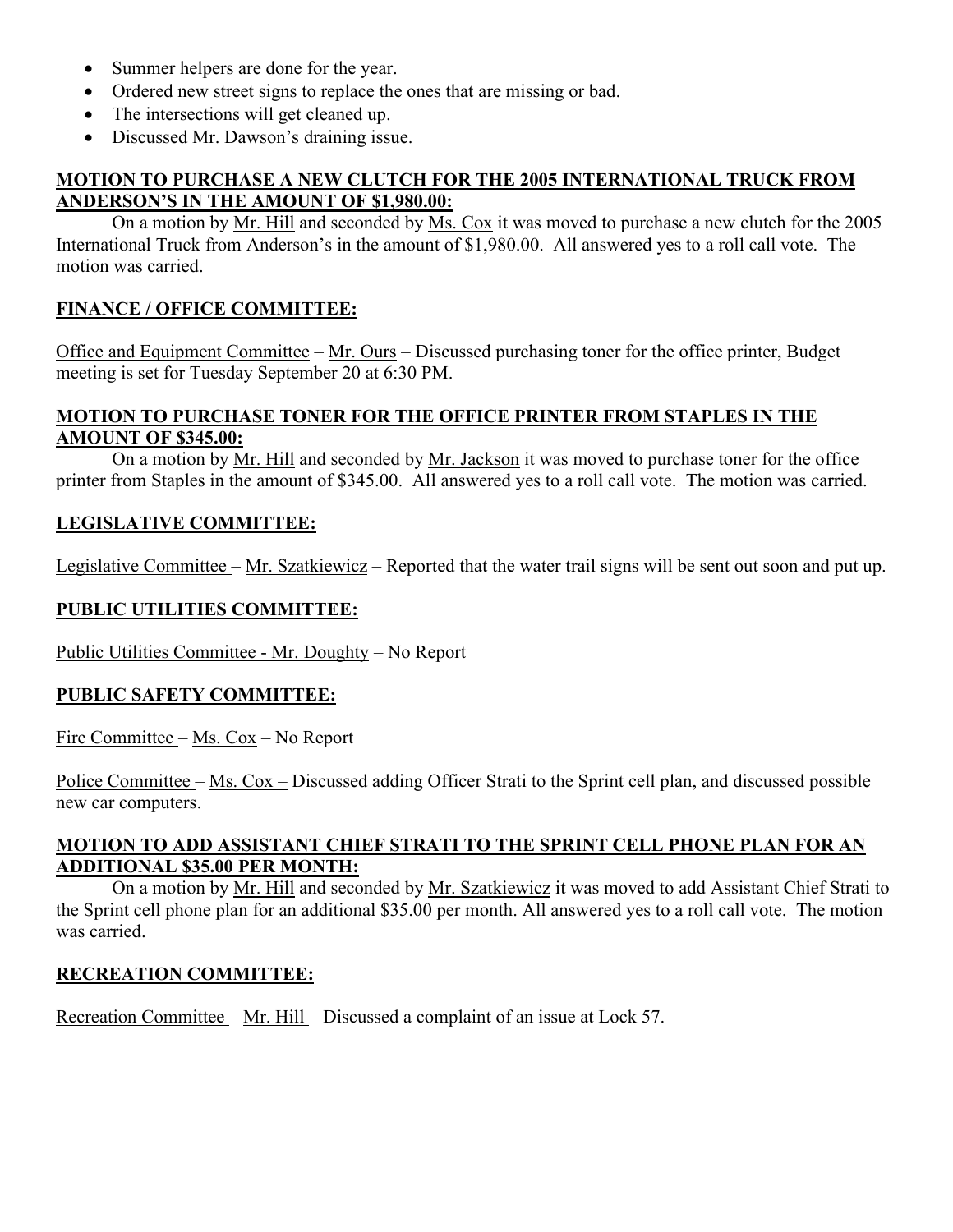# **REPORTS OF OFFICERS**:

Mayor – Reported

| Miles Patrolled on #220      | Ending: 81,137  | 439 Miles Patrolled   |
|------------------------------|-----------------|-----------------------|
| Miles Patrolled on #221      | Ending: 26,349  | 2,487 Miles Patrolled |
| Miles Patrolled on #222      | Ending: 138,807 | 4,090 Miles Patrolled |
| <b>Total Miles Patrolled</b> | 7.016           |                       |

Total Gallons of Gasoline Purchased: 446.3

 Calls for Service Answered Traffic Accidents Investigated Traffic Citations Issued Traffic Warnings 0 Non Traffic Citation Issued Criminal Investigations Conducted 0 Ordinance Violation Letters Sent 1 Non- Traffic Citation Issued

Chief Smilek, Asst. Chief Strati, Officers Justice and Jones completed F.O.C.I.S. training at the Northwest training center.

Secretary – No Report

Treasurer – No Report

Planning Commission – No Report

Emergency Coordinator – No Report

Borough Solicitor – Reported that he is working on the contract offers for the police and road departments, doing research on the weight limit ordinance, is also working on the revisions for the police equipment policies.

Borough Engineer – Reported on the letter that was sent out to DEP. He asked if anyone had any questions. The Solicitor mentioned that he was in contact with Midland Boroughs new Solicitor and touched base on a few outstanding issues.

Sewage Enforcement Officer – Received a sewage complaint.

#### **MOTION TO FORWARD THE SEWAGE COMPLAINT OVER TO MICHAEL GROVES, SEWAGE ENFORCMENT OFFICER FOR INVESTIGATION:**

On a motion by Mr. Ward and seconded by Mr. Hill it was moved to forward the sewage complaint over to Michael Groves, Sewage Enforcement Officer for investigation. All answered yes to a roll call vote. The motion was carried.

### **MOTION TO CONTINUE TO CARRY MICHAEL GROVES OF AG SQUARED AS OHIOVILLE BOROUGHS SEWAGE INFORCEMENT OFFICER:**

On a motion by Mr. Szatkiewicz and seconded by Mr. Ward it was moved to continue to carry Michael Groves of AG Squared as Ohioville Boroughs Sewage Enforcement Officer. All answered yes to a roll call vote. The motion was carried.